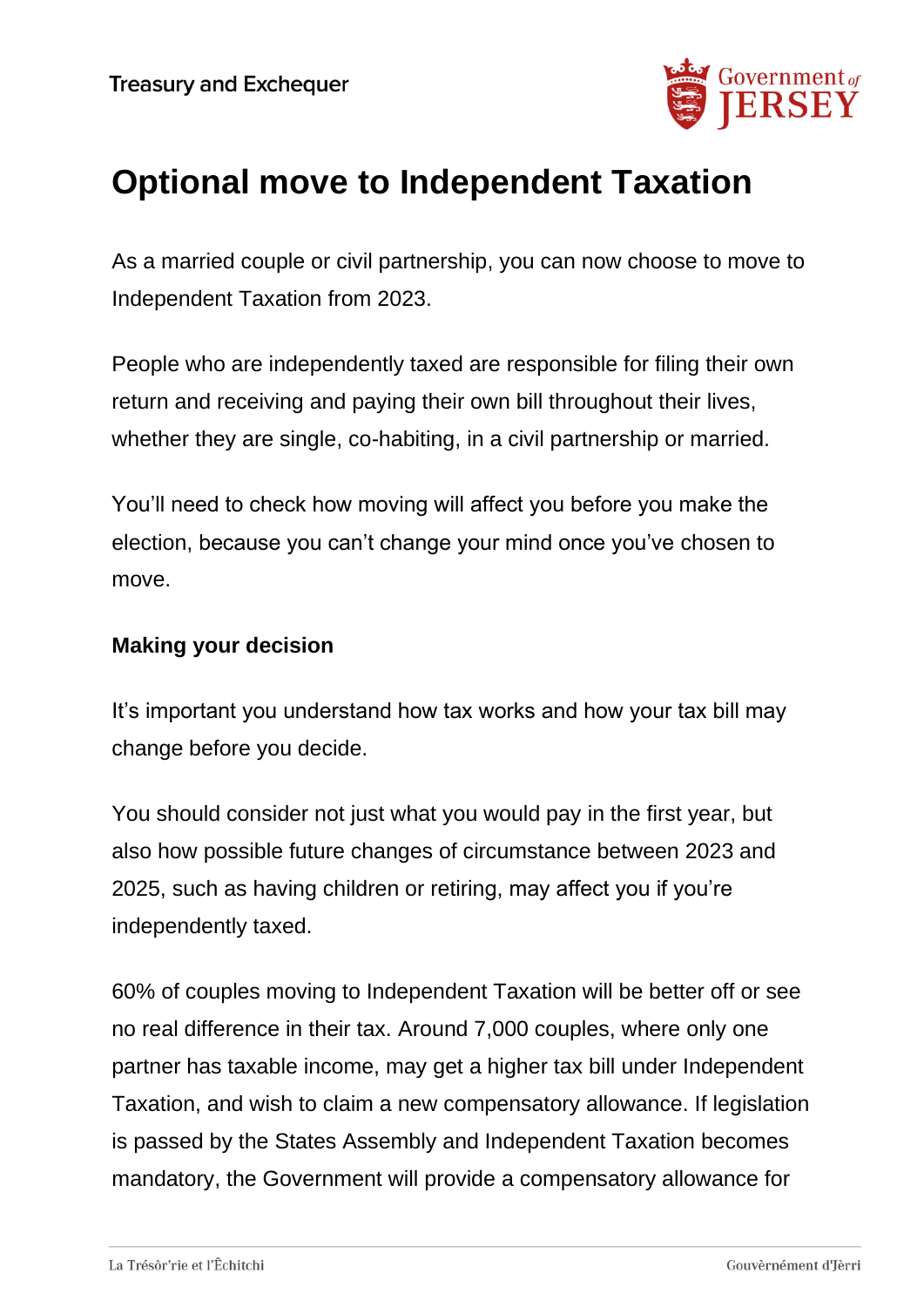# **Treasury and Exchequer**



anyone who would otherwise pay more tax because of moving to Independent Taxation.

If now isn't the right time for you to move, you can wait until it becomes mandatory and the allowance is in place. You don't need to tell us if you choose not to elect.

# **Tax calculator**

You can use our online tax calculator to explore different circumstances, make changes to information such as salary amount, number of children, and see how this affects:

- your allowances
- how much of your income is taxed
- the amount of tax and long-term care you may pay.

A step-by-step demonstration video is available to help you use the calculator.

#### **Getting advice**

We can't advise you whether to move or not, but you can seek additional advice from an independent financial advisor or Citizens Advice in certain circumstances.